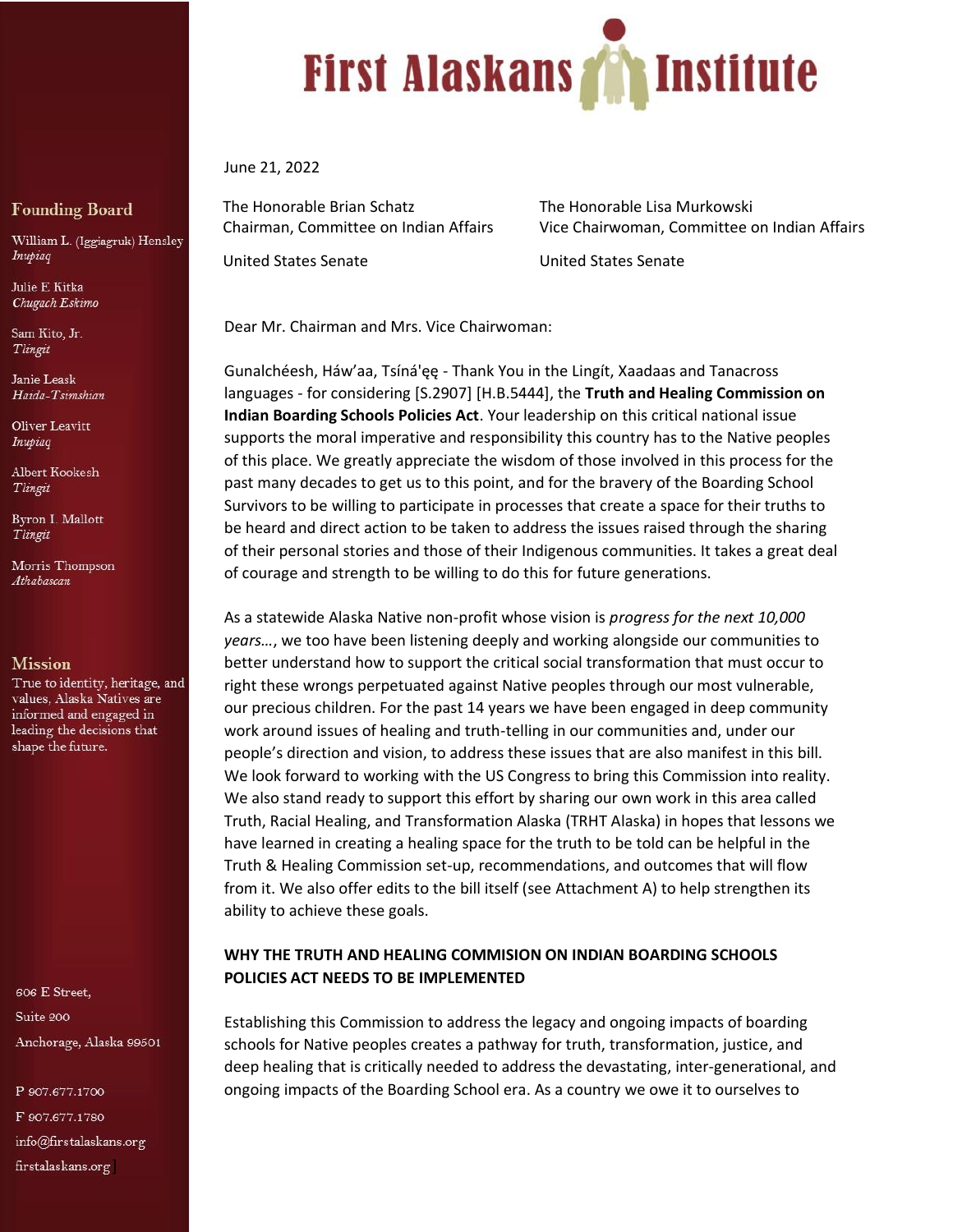

know what happened, how our country was formed by these policies, how Native peoples, cultures, communities, and families were almost completely destroyed and our homelands taken from us, and most importantly, how we can rectify, repair, and move forward together as a country whose destiny is intertwined with the well-being of the Native peoples of this place.

A true accounting of the Boarding School era and its ongoing ramifications today is the first step towards healing as a Nation and as Indigenous peoples – past and present. At least 367 boarding schools were operated by the U.S. for over a century, yet we only know the location on record for 38% of these schools, and only a fraction have been analyzed. This Commission is needed to help locate and analyze additional records and ensure that accounts of Indian boarding schools—told by survivors, families, Tribes, community members, and Native organizations, as well as presently unknown and undisclosed records—are preserved. Time is of the essence as we have a limited amount of time to hear directly from survivors and record their stories – at a bare minimum we owe this to them. This Commission is needed to ensure that our children who were forced to attend these schools are not forgotten, that their descendants and the legacy of impact intergenerationally is acknowledged and addressed, that our communities who had their children taken from them and the future of their cultures, languages, community well-being, and homelands severely jeopardized are finally heard, and so that this never happens again. This knowledge and understanding will also help ensure that we can shape better policy with more meaningful and significant supports, and that this destructive era of U.S. Indian policy is acknowledged so that future generations of Americans may understand this dark history and strive to do better for us all.

The traumas experienced by these stolen children and their communities continues to reverberate within our families, cultures, and communities, and disrupt our ability to live our ways of life as diverse Indigenous peoples. For too long, there has been a blanket of silence around boarding schools, without an opportunity for our communities to speak about what we endured. The longer the silence endures, the heavier the weight of these truths and the greater the trauma they inflict in our communities foreclosing opportunity, destroying lives, and creating a cycle of trauma that erodes this country's ability to live up to its promise.

Developing a complete picture of the ongoing impact Indian boarding schools have had on generations of Alaska Native, American Indian, and Native Hawaiian people, is critical to providing a path toward healing for individuals, families and tribal communities that have endured the terrible consequences of Indian boarding school policies and it will also help heal this entire nation. *What is good for Native people is good for all U.S. citizens*. This important work must be supported by all who reside in the United States today, and we encourage you to continue bringing other Senators and Congressmen together to advance this critical endeavor. This work will promote healing within our Indigenous communities and within the US as we begin to unpack the legacy, confront the truth, and transform these historic atrocities into a future our children can not only be safe in but they can finally thrive in once again.

To those ends, we highly support the creation of a Truth & Healing Commission that will help account for 1) the number of children forced to attend these schools; (2) the number of children who were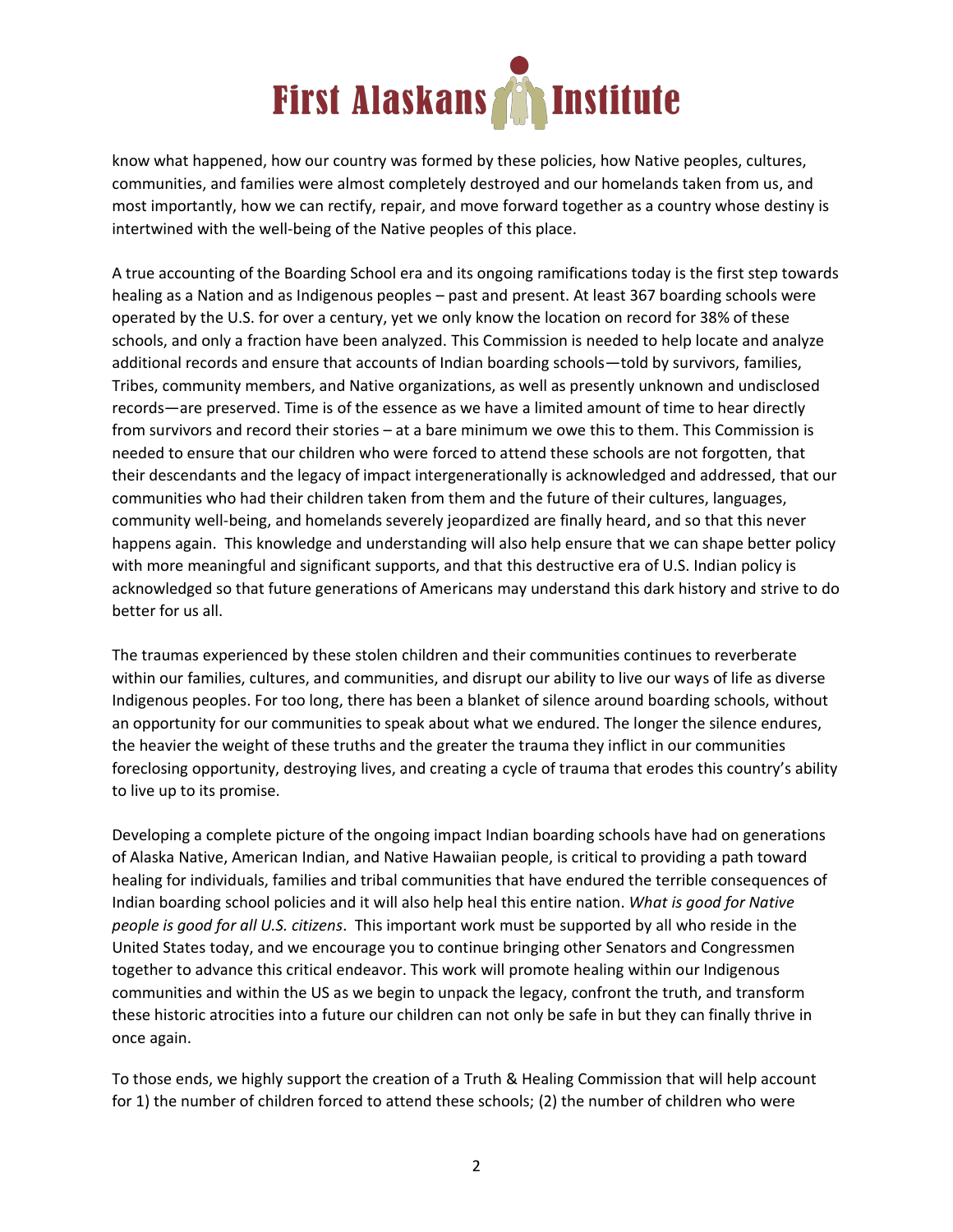

abused, died, or went missing while at these schools and their locations and burial sites; 3) the number of children who were displaced, disconnected, and removed from their Tribal communities permanently; 4) the long-term intergenerational impacts on the children and the families of children forced to attend Indian boarding schools; 5) the impacts on Native communities, cultures, languages, and homelands (ie the link between colonization, land dispossession, assimilation, and boarding schools to effectuate those policies); and 6) the location of church, other privately held information, and government records needed to complete this analysis. Our country will continue to fall short of its values and ideals without this important work.

# **HOW TRHT ALASKA USES A NATIVE-BASED, HEALING PROCESS TO CREATE A SPACE WHERE THE TRUTH CAN BE TOLD, HEALING IS CENTERED, AND ACTIONS TO ADDRESS AND REPAIR HARM ARE AMPLIFIED**

First Alaskans Institute, working alongside our community, guided by Native Leaders, Advisors, and Healers, has been hosting the Truth, Racial Healing, and Transformation (TRHT) Alaska process, grown out of our communities priorities, designed specifically for Alaska, and supported in partnership with the WK Kellogg Foundation, to bring forward our peoples truths at a statewide level. We invite our Native peoples to come forward and share their truths and lived experiences as well as Alaskan leaders within our state and national governments, faith-based communities, and other entities to commit to working together with the Native community to transform systems of past and current harm. We invite and encourage your participation in our TRHT Alaska endeavor as well.

# **About TRHT**

For years, Indigenous communities in Alaska, and across the country, have called for a process that provides for intergenerational healing and permanent systemic and societal transformation. TRHT Alaska is a movement in response to this call and is grounded in Alaska Native knowledge to create space for healing for all of Alaska's people. Through this movement we are creating a record of our truths as Indigenous peoples, peoples of color, and identity intersections to right the wrongs we experience, and transform our systems so future generations are free to be who they are without harm. It is a pathway forward to healing the relationship with Alaska Native peoples and all others who now call Alaska home towards a more vibrant, dynamic, and strong Alaska.

The TRHT Alaska tribunal was created to make a space for the truth to be told, for wrongs to be righted, and for societal transformation to occur for the long term - by our people, for our people, and for Alaska. It was designed around a simple principle, that when we center Native values in the process and in the way we host these forums, we can ensure our people feel safe, welcome, heard, and that they have the best chance possible for the sharing of their truths to be a healing experience and support their continued healing journeys for themselves and for our collective well-being. These tribunals are designed around critical communities and issues such as Boarding and Residential Schools, Murdered and Missing Indigenous Relatives (also known as MMIW) and public safety, Protecting Our Native Ways Of Life (POWOL), lands, economy, and laws.

These TRHT Tribunals create space for truth, healing, justice, and societal transformation by engaging all participants is solution-making and ownership of actions that they can effectuate. We do not refer to this process as 'reconciliation' because we are not trying to restore a relationship that was once good and needs to be 'reconciled'. We cannot reconcile what we never had, so instead of starting with a false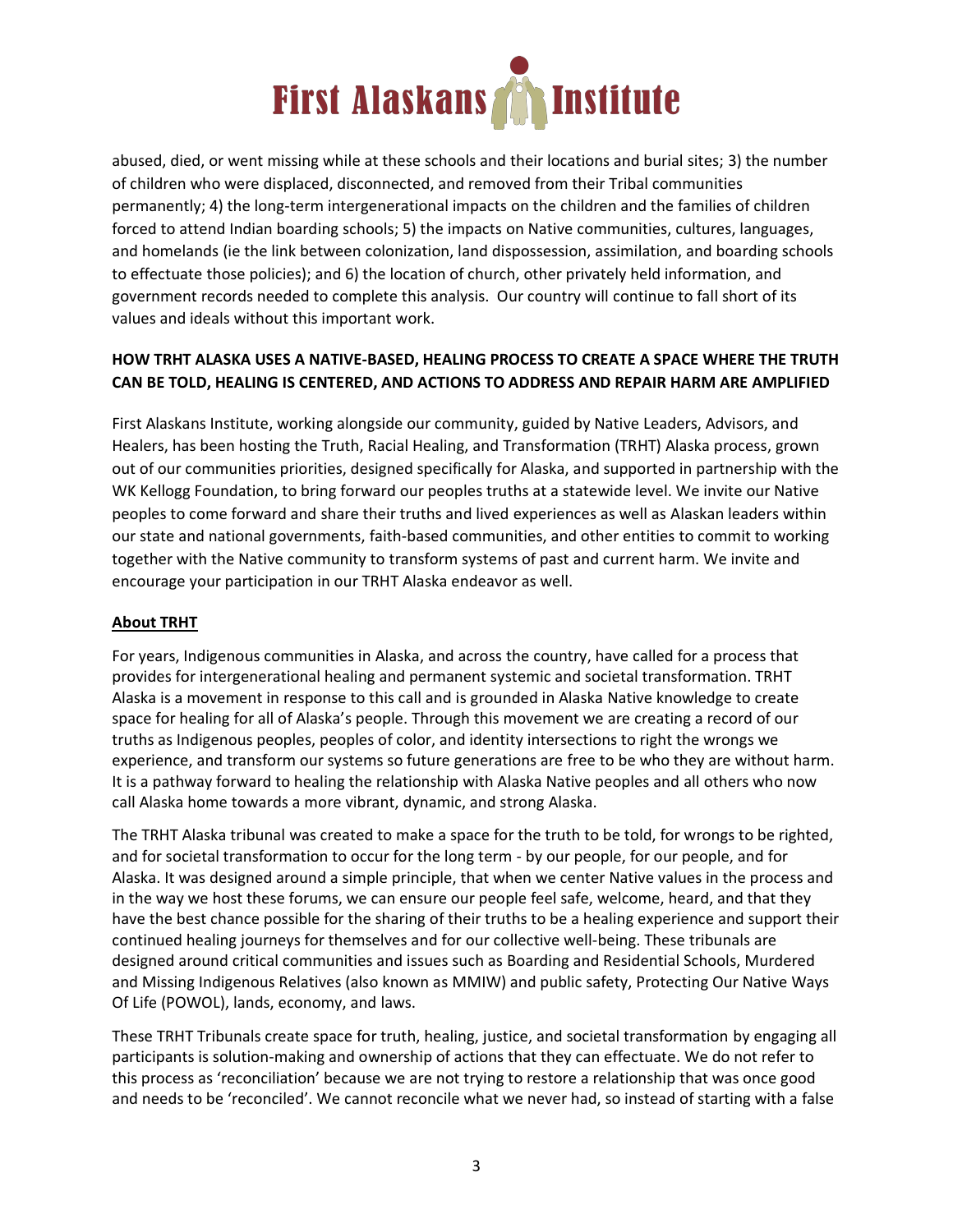

narrative, we are instead focused on the outcome we are seeking, the healing and transformation of our society. Through this effort, we aim for healing and justice for our peoples, transformation of systems, and to create a place where once again our children are reflected and loved for who they are.

# **Truth**

The true history of Alaska Native peoples is a perspective rarely mentioned or represented in school systems today. This space is designed to accept and uplift the true lived experience of Alaska Native peoples. It is an opportunity to speak about the honest historical and ongoing legacies of institutions, governments and entities involved in harming our peoples. Sharing the legacy of these institutions and systems and how they rose into the positions they have at the expense of Indigenous and peoples of color is a story to share with every Alaskan. Telling the truth of how policies, laws, governments, faithbased entities, educational institutions, media, conservation organizations, resource industries, and other groups have impacted our peoples and our ability to thrive as Indigenous peoples in our own homelands and in our diaspora is vital for justice, for righting wrongs, and for ensuring all Alaskans understand their critical role in reshaping this legacy – to be a part of it and to find ways to evolve forward together. Truth is necessary for justice and justice is necessary for healing and transformation.

#### **Racial Healing**

We are deliberately centering healing in all aspects of these tribunals. Healing emerges from telling our stories in safe, uplifting, loving spaces designed for us and by us. Throughout this process, we are focusing on the wellbeing and healing of our peoples from the ongoing intergenerational trauma caused by these systems and policies. We have been working with a group of over 40 Native healers who carry expertise in various forms of healing to include clinical, spiritual, traditional, cultural, religious, and other forms of healing that are not bound by and/or defined by western ideologies of healing. It also incorporates healing pathways that focus on group, individual, and homelands-based processes (such as getting out on the land to harvest or just to be), as well as offering other types of healing that individuals themselves ask for, such as western psychology, therapy, or faith-based processes. These healing modalities are meant to meet our people where they are at. This means that this work continues to center on the guidance of our communities and peoples. The tribunals are designed to try not to retraumatize or cause further harm related to the historic trauma, but to create a pathway for healing and care for every individual participating in these tribunals. For many, being able to talk about these experiences collectively is a healing act in and of itself, while others feel more supported in smaller group or one on one connections. Whatever way works best for our peoples is the way we try to create these spaces and amplify their well-being.

#### **Transformation**

We operate with the understanding that Alaska Natives know best what is best for Alaska Natives, and what is good for Alaska Natives is good for all Alaskans. We know that when our communities are in charge of determining their future, everyone benefits. The transformation we seek will center the narratives, lived experiences, and needs of our people in all systems. The transformation of these systems will target the inequity where these injustices began, and are then addressed and remedied by every Alaskan in perpetuity – so it never happens again. Accountability Partners work alongside us to achieve this transformation within their institutions and governments. Our ever-expanding cohort is examining the legacies of their institutions and systems, educating themselves, and sharing these hard truths. What this means is that doing this work is not about having one moment in time and then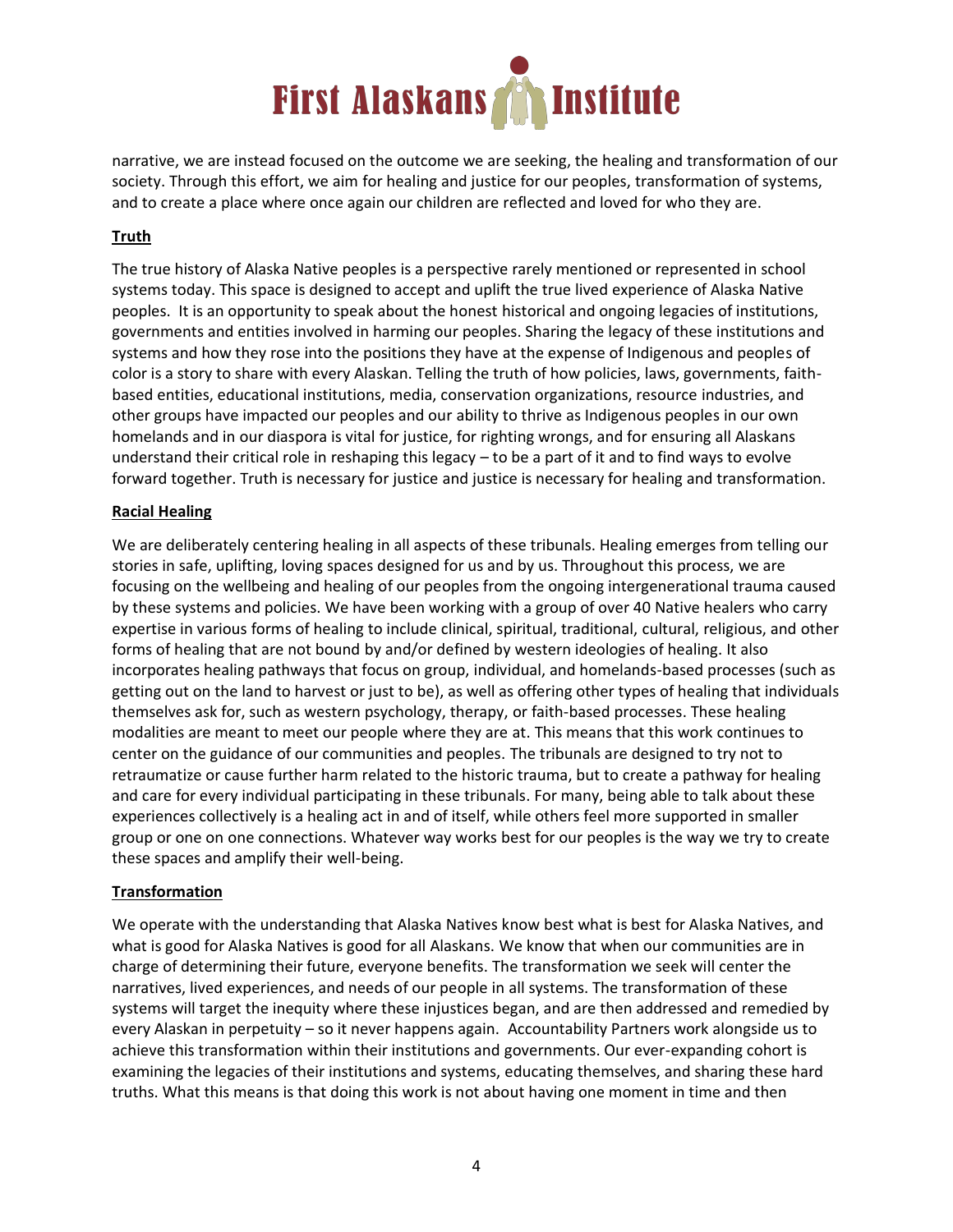

'moving on', as that is not possible, but rather that doing this work is about transforming ourselves for the better, never to return to what was before. Like a caterpillar to a butterfly, the United States can finally transform into the country we all know it must become to secure its healthy, vibrant future.

## **Tribunal Roles**

There are several critical roles for each tribunal, which require various pre- and post- meetings and trainings to be fully prepared and debriefed, with actions to move forward with:

- **Truth Providers:** Alaska Native peoples who feel called to speak truth to the harms and challenges we have experienced with external systems that impact our ability to live and thrive as distinct Native peoples and continue our ways of life.
- **Pullers:** Doers and allies who work for, with, and in alignment with Native peoples to advance our Native peoples, protect our Native ways of life, work for racial equity, and fight for social justice. Pullers will be engaged, listening, committed, and will help co-create solutions to make transformation in the institutions, society, and systems that perpetuate inequity and harm to our Native peoples and ways of life.
- **Indigenous Artists:** They will listen and later if inspired will create art that meaningfully responds to truths told in the moment or memorialize what our peoples have gone through in order to honor the stories shared through the TRHT Alaska process, so they are not forgotten, ensure history is not repeated, and to create a more equitable and transformed future for our children.
- **Healers:** Healers will aid as we hold space for both our Truth Providers as well as all our participants no matter their role. The Healers serve as a touchstone, as a presence, and as a relationship that folks can tap into, connect with, and build deeper insights with during or following the gathering.
- **Story Guardians:** The Story Guardians are charged with being deeply engaged listeners, the receivers of any truths (testimony) that are shared and offering reflection into the space as a way of reciprocating to our Truth Providers during the process. The presence of the Story Guardians will help Truth Providers feel safe, listened to, validated, and believed. And provide a guidepost for all other participants as well.
- **Accountability Partner:** An Accountability Partner is a representative of an entity whose work, presence, or historical legacy has impacted, continues to impact, or has the capacity to impact the Alaska Native community, and the intention, willingness and commitment to respond to the truths told to work alongside our Native peoples to ensure true healing and transformation towards a better, more equitable, and stronger Alaska. Entities could include an organization, government (in any capacity – elected, appointed, judicial, administrative, legislative, employed, etc.), churches, educational systems, businesses, media, health care, environmental/conservation entities, resource development entities, social groups, or person or groups of people.

As a part of the healing work and path we are on, we ask those interested in being Accountability Partners to make the following commitments:

- o Participate in our Accountability Partner preparatory session to ensure you are informed and ready to hear our peoples' truths.
- $\circ$  Examine the political and racial legacy of your institution and commit yourself to examining and sharing this story.
- $\circ$  Lift up truths, share hidden or untold stories, and dismantle false narratives that are critical to transforming inequitable systems within Alaska that negatively impact all Alaskans.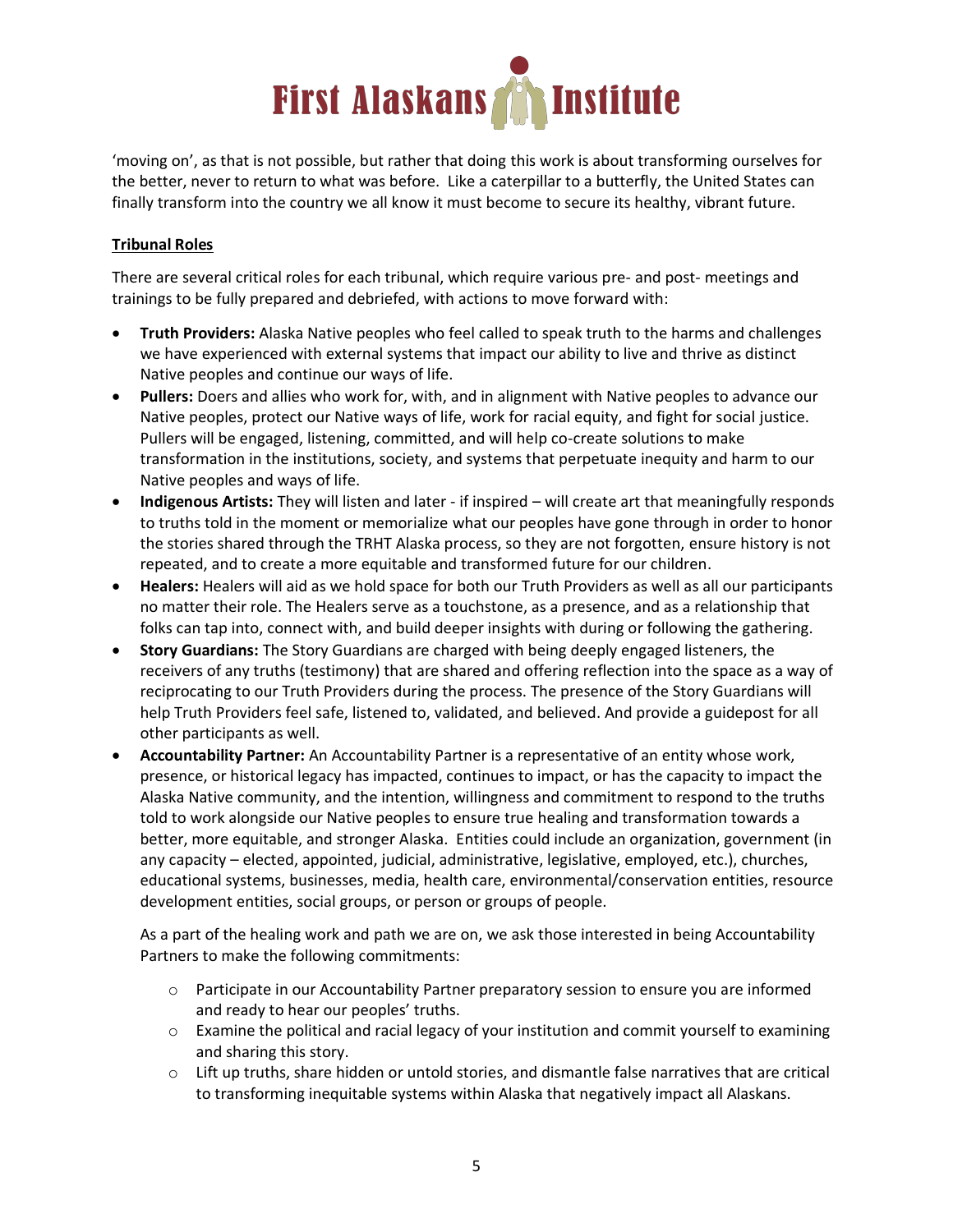

- $\circ$  Participate fully during truth-telling spaces by bearing witness to the stories shared.
- $\circ$  Commit your time and resources to work proactively with our communities to advance desired policy and narrative outcomes.

This work is ongoing and its purpose it to continue to provide pathways for healing for our peoples, and for systems of harm to be healed and transformed as well. To date, we have 151 recordings from our Tribunals and Summits, mostly from our Truth Providers, Story Guardians and Healers. We use an informed consent process that is also built on healing and equity methodologies – that once participants share their truths, they have time to reflect and view their recording in order to decide if they are comfortable sharing the full recording, some of the recording, or none of the recording, and once they decide they can then provide their consent as they desire to give it. This acknowledges and amplifies their power over their truths and supports their decision-making. Each recording, as authorized by the informed consent process, will be held in an online repository as a living history of our truths. Our communities can access the knowledge and wisdom of these truths in a variety of formats, ranging from research, writings, curricula development, media, and other communication/artistic expressions. They will guide the narrative change needed to inform policy makers, leaders, decision makers, healers a and health practitioners, educators, and more from now and into the future. A short documentary film is also being made to help tell the story of this work, so future generations can access and learn from it for the challenges they will face.

We will continue to work with our healers and advisors on our collective healing journey and grow our people's access to healing pathways grounded in our ways of knowing and being. We continue to expand our cohort of Accountability Partners who are examining the legacies of their institutions and systems, educating themselves and their colleagues, and sharing these truths towards the goal of cocreating a future legacy we can all be part of and our children proud of. The Accountability Partners are key participants who do not have an authoritarian or hierarchical role in the process, but rather stand beside and hold up those sharing their truths, bear witness, and do their own hard work to better understand these legacies and transform them.

This TRHT Alaska model, co-created by a visionary group of Alaskans and centering Alaska Native values in the process, has been sought by many folks around the country and world. Aboriginal people in Australia, First Nations in Canada, Sami (Norway), and other BIPOC communities from the contiguous U.S. have reached out to learn more about this Indigenous process as they work on their own. We will continue to share the model and are committed to evolving it as needed to meet the vision of our Native peoples – to create a space where the truth can be told, wrongs can be righted, and societal transformation is achieved. We welcome members of this committee to join us in this critical work and/or reach out to learn more for potential application for this Truth & Healing Commission on Indian Boarding Schools.

### **STRENGTHENING THE TRUTH & HEALING COMMISSION ON INDIAN BOARDING SCHOOLS POLICIES ACT**

Please find attached a redline version of the bill with our suggested amendments to help ensure the law that is passed is the strongest and most impactful it can be, while still holding true to the original intent of the bill. We understand this is a continuing process and look forward to further opportunity to comment and make further suggestions. We also want to ensure that Alaska, having a unique history,